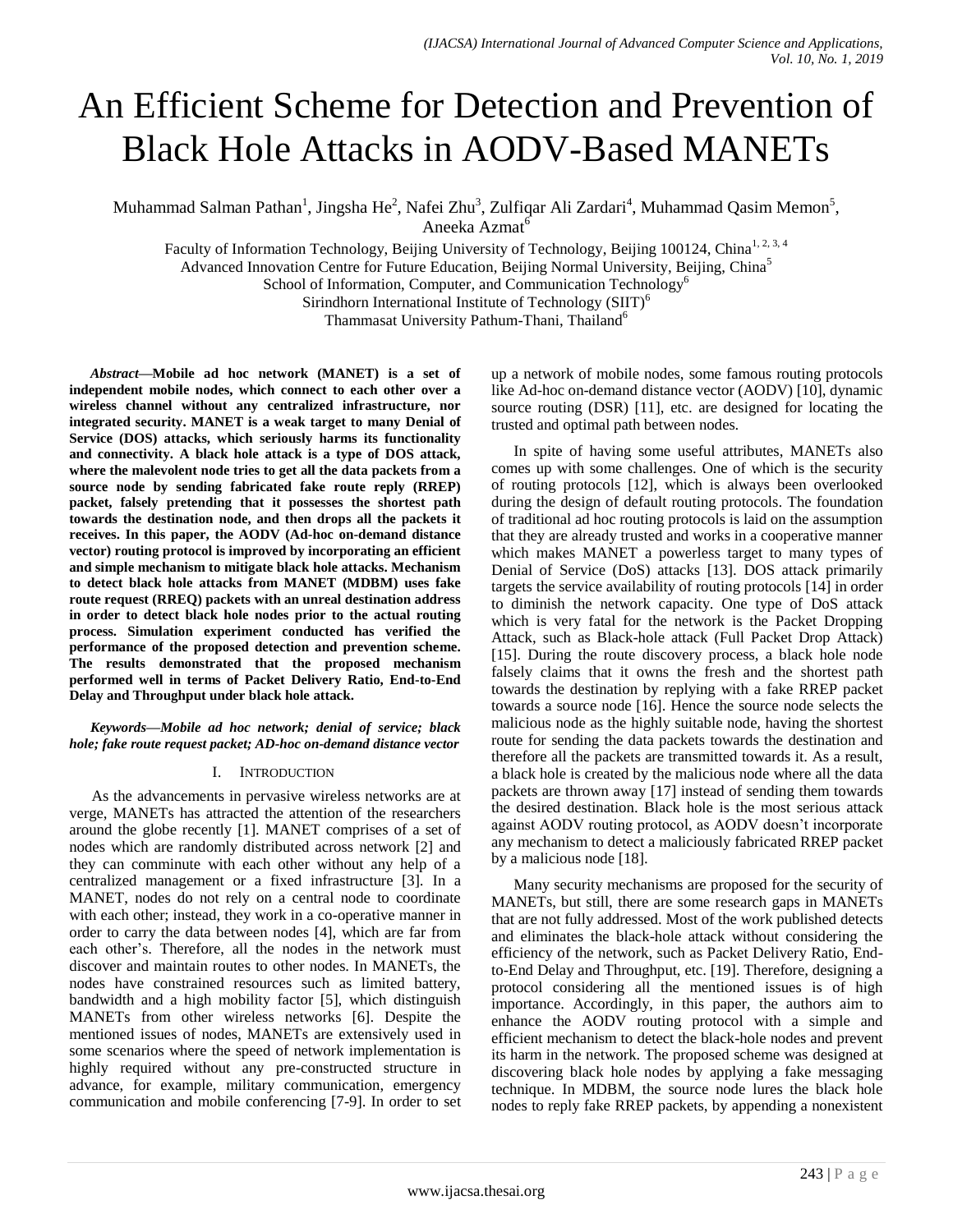destination address in a bait RREQ packet. Finally, the ID"s of black hole nodes are traced from fake RREP packets and appended in a blacklist in order to isolate them from the network. No, any extra ALERT packets were used in this approach in order to prevent a black hole node from falsely modifying the alert packets and to avoid the network congestion also. Thus, the proposed scheme can provide optimization and leads to improvement in terms of security and quality of service during routing.

### *A. Organization of the Paper*

The remainder of this paper is organized as follows. Section 2 describes some more detail about black-hole attacks in AODV-based MANETs. Section 3 reviews some related work. Section 4 describes the proposed MDBM protocol for detection and prevention of black-hole nodes from network. Section 5 describes the simulation results and some discussions. Finally, Section 6 concludes this paper.

#### II. BLACK-HOLE ATTACKS

This section describes the routing principles of the AODV routing protocol and then discuss the black-hole attacks in AODV-based MANETs. AODV comes into the category of reactive routing protocols [20], where the routes between nodes are created on an on demand. In AODV, when the source node wants to send data packets to the destination node, it looks up its routing table for an available and optimal route. If no such route exists in the routing table, the source node will broadcast a RREQ packet to start the route discovery process [21]. After receiving the RREQ packet, an intermediate node would update its routing table to record a route to get back to the source node and checks for the routes towards the destination node in its routing table. If the intermediate node doesn"t have any fresh route to the destination node, it will also broadcast the RREQ packet to the nodes the next hop. All the intermediate nodes will also increment the hop count and sequence numbers before forwarding the RREQ packet. Finally, a RREP packet is sent back to the source node by the destination node after the RREQ packet reaches the destination or by an intermediate node that has a nearest route towards the destination node [22] [23]. In some situations, when a source node receives multiple RREP packets, only the RREP having highest sequence number among all get selected [24]. But, if the sequence numbers are same, the RREP with the lowest hop count will be selected. The sequence number of a node indicates the freshness of a route and a hop count determines the distance from source to destination node [25].

Black hole attack can seriously damage the performance of MANET, and this kind of attack is launched either by a single independent node or a group of malevolent nodes [26]. AODV protocol works on the sequence number of nodes for estimating the freshness of route. Accordingly, in a network that implements the AODV protocol, the black-hole node always claims to possess a fresh route towards all the requested destinations, by providing fabricated fake highest sequence number [27]. Whenever the source node broadcasts the RREQ packets in order to initiate the route discovery in the network, the black hole node quickly replies with a malicious reply packet including highest sequence number for specified destination [28], which is considered as a genuine reply from

an intermediate node having an optimal route or by a destination node itself. As the normal nodes in MANET are designed based on the assumption that they work in a mutual cooperation system, source node believes that fake reply originated by malevolent node and rejects all other genuine RREP packets. After selecting the RREP by a malicious node, the source sends all the data traffic through black hole node [29], assuming that the destination will receive all the data packets optimally. Eventually, all the data packets are dropped that are passed through black hole node. The black hole attack causes DOS in network, which can cut the communication between source and destination nodes [30]. There can be different types of black hole attacks in the network i.e. single node, multiple nodes, collaborative and smart black hole attack. Single or multiple node attack is launched by one of the network nodes or multiple nodes working independently in the network, where the collaborative attack is done by the cooperation between few nodes [31]. A smart black hole attack is a type of malicious node which is intelligent enough to judge the security patterns of a routing protocol. A smart black hole node can surpass the security mechanism of a protocol by analyzing its working principles [32] and uses its entire malicious feature against other normal nodes.

Fig. 1 shows a scenario of a network having a black hole node. The source node SN starts the route discovery process by broadcasting RREQ packet in the network in order to find the routes for destination node DN. The RREQ packets broadcasted by SN are then received by the near neighbor nodes 1, 2 and 3. When the black hole node i.e. node 3, gets the RREQ packet, it quickly responds with a fake RREP packet without considering its own routing table for any routes towards DN. As the reply packet from node 3 contains the highest sequence number for DN, the source node immediately considers it and updates its routing table for the route towards malicious node and discards all the other RREP packets, even the reply packet from DN also. Once SN selects the path through node 3, it forwards the data packets towards black hole node for the intended destination node. As per the nature of black hole node, it throws all the data packets away, rather than sending it towards next hop nodes. The most critical influence of the black hole is that the PDR is diminished severely.



Fig. 1. Black Hole Attack.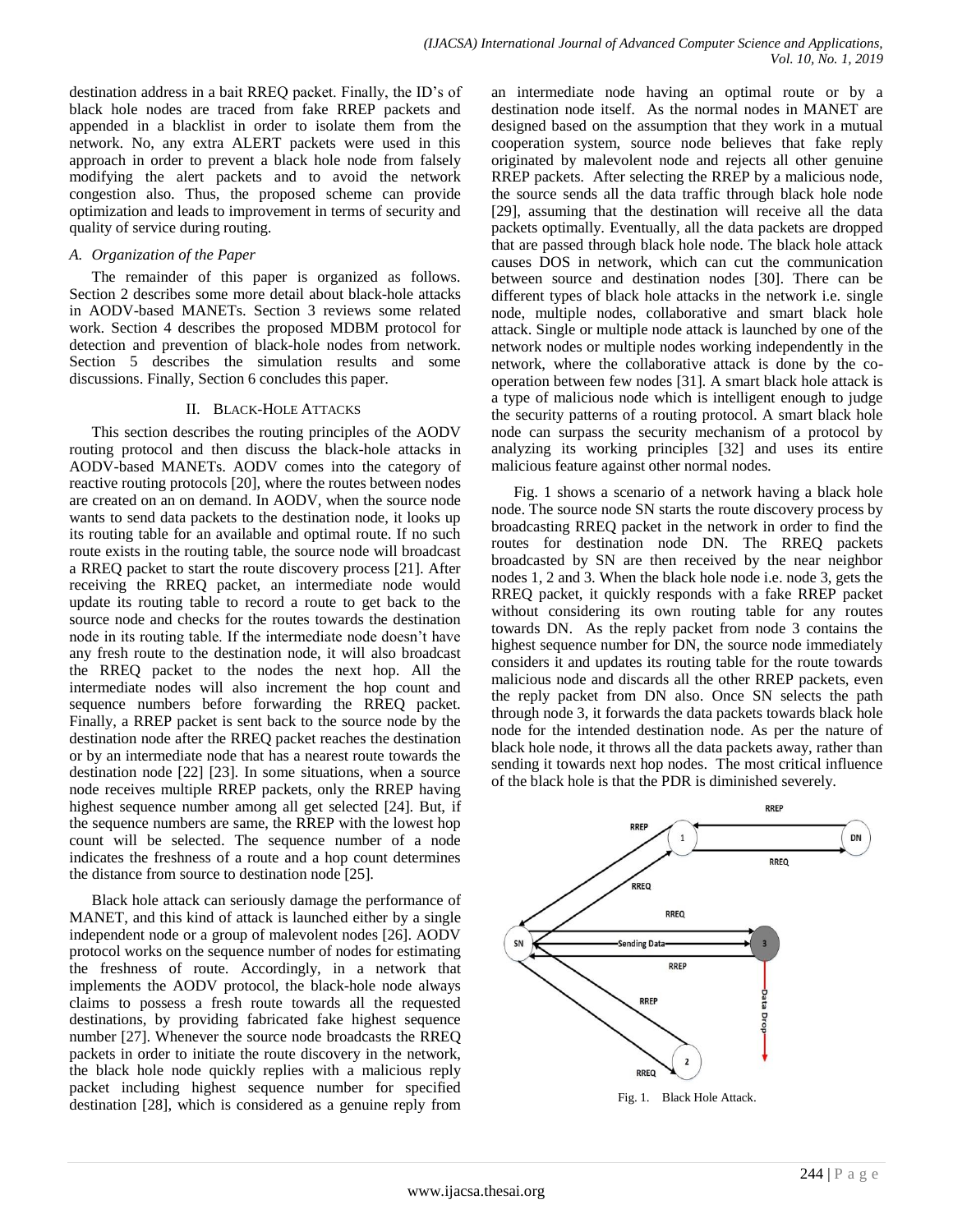## III. RELATED WORKS

Black-hole attacks have attracted a great deal of attention in recent years since they can seriously impact the performance of reactive routing protocols. Many research proposals are published about detecting and isolating the black-hole attack, but most of the methods incorporate a lot of calculations and the use of extra control packets, nodes and tables for the detection purposes, which can produce higher end to end delay and a lot of overhead in the network. In this paper we collect and introduce the mechanisms that are proposed in recent years. In the rest of this section, we will survey some of the proposed schemes for isolating black-hole nodes to identify the various research gaps in order to defend the development of this proposed scheme.

Jhaveri et al. proposed an approach which is based on the fabricated highest sequence number by a malicious node in order to detect the attacker node [33]. The sequence number based bait detection scheme (SNBDS) includes two slight modification in the routing table of all nodes, i.e., "Node Status' which is used to record the behavior of the node and 'Last Reply time' that is the updated sequence number for the desired destination node in the last RREP of any node. Three different attack models with various false routing behaviors are considered in this approach. A pre-specified value is calculated at each node during the routing process. Whenever the destination sequence number value in the RREP packet of a particular node exceeds the calculated threshold, the node is then declared as suspicious. In order to confirm the status of the suspicious node, a bait request packet with non-existent destination address is forwarded to the target node to confirm its status. If the node replies the bait request packet, its status is changed from suspicious to malicious node, and no any packets are then received or forwarded to that node, in order to completely isolate it. Calculation of threshold value at each node can increase delay and computational overhead.

Kumar et al. proposed a technique to detect the malicious nodes by using IDS nodes in [34]. The main objective of this work was to design a technique to detect the detect black-hole attack and also lessen the effect of malicious node on genuine nodes. In this approach, the detection of black-hole attack is based on the abnormal value of sequence number in the RREP packet by a node. The special IDS nodes monitor and overhear all the communication of nodes in the network. During monitoring, when IDS detects a node replying sequence number greater than a set threshold, it is listed in blacklist table of IDS and an Alert packet is broadcasted in the network containing I.D of malicious node in order to avoid any future transactions from it. The limitations of this approach are the use of extra IDS nodes which can increase the extra computational overhead and a fixed value of threshold which is not suitable in dynamic nature of MANETs. The improper deployment of IDS node can fail the system, causing poor detection of malicious nodes and an increase in routing overhead.

Dhende et al. proposed a secure AODV protocol (SAODV) for the detection and removal of DOS attacks [35]. In the scheme, neighbor"s opinions based on the behavior of a node are considered in order to consider a node to participate in routing process. In this approach, every node maintains two tables, i.e., neighbors list (NL) and opinion table (OT) to detect the malicious nodes. When a node replies to a RREQ packet of the source node, the source node would send another request (FRREQ) to the neighbors of the intermediate node to get opinions. Two types of acknowledgment packets are then sent to the source node i.e. NO packet (NP) or YES packet (YP) by the intermediate nodes. If all the replies are YP for a node, then the node is considered as a black hole node. If some replies are YP and others are NP, the node is declared as a gray-hole node. An alarm is then broadcast by the source node in order to alert the other genuine nodes in the network about the identity of the malicious node. As each node needs to maintain two extra tables in order to detect a malicious node, there should be an excess of computational overhead in this mechanism.

Tamilselvi et al. proposed an efficient route discovery process which can bypass the black hole nodes during route discovery and uses only the reliable route for data transmission [36]. In this approach, source node selects an adjacent node, i.e. its one-hop neighbor node and takes its address as the destination address for RREQ packet in order to bait the malicious nodes. Firstly the source node sends the RREQ packet having bait destination address of neighbor node and an encrypted message encrypted by a public key. If a node has a route towards specified destination, it will reply the packet with encrypted message else forward the request packet. A black hole node will simply reply the RREQ packet having fabricated routing information and it cannot send the encrypted message. As the destination node will receive the false reply without encrypted message, it will simply drop the reply packet and alerts the source node about malicious node. A black hole node having information about the participating nodes in the network can surpass the security mechanism by not replying the bait RREQ and can impact the packet delivery ratio.

Dorri et al. proposed a novel approach called detecting and eliminating black holes (DEBH) for isolating the black hole nodes [37]. This approach uses a data control packet and an additional black hole check (BCh) table for malicious node detection. Each node keeps a BCh table for its neighbor which is maintained based on the past behavior of neighbor nodes. BCh table includes two fields i.e. nodes ID and a Boolean "Trustable". A "0" value in trustable column indicates that a node is malicious and "1" means trusted. Whenever an intermediate node sends the RREP packet back towards source node, it should also append its BCh table with it. After getting all the replies from intermediate nodes, a secure route is selected based on the BCh table of each node. Before sending the data on the selected path, a data control packet is sent to the path, in order to check the path validity. If a black hole node manages to enter the path, it will surely drop the data control packet and in this way the malicious node is detected, else the path is chosen. A lot of control packets are used in this approach which can increase overhead. Each node maintains BCh table for other nodes which can increase the delay during the routing process.

Noguchi et al. proposed a threshold-based method for prevention of black hole attacks using multiple RREPs [38]. In this approach, a threshold value for sequence number is updated by every intermediate node dynamically, based on the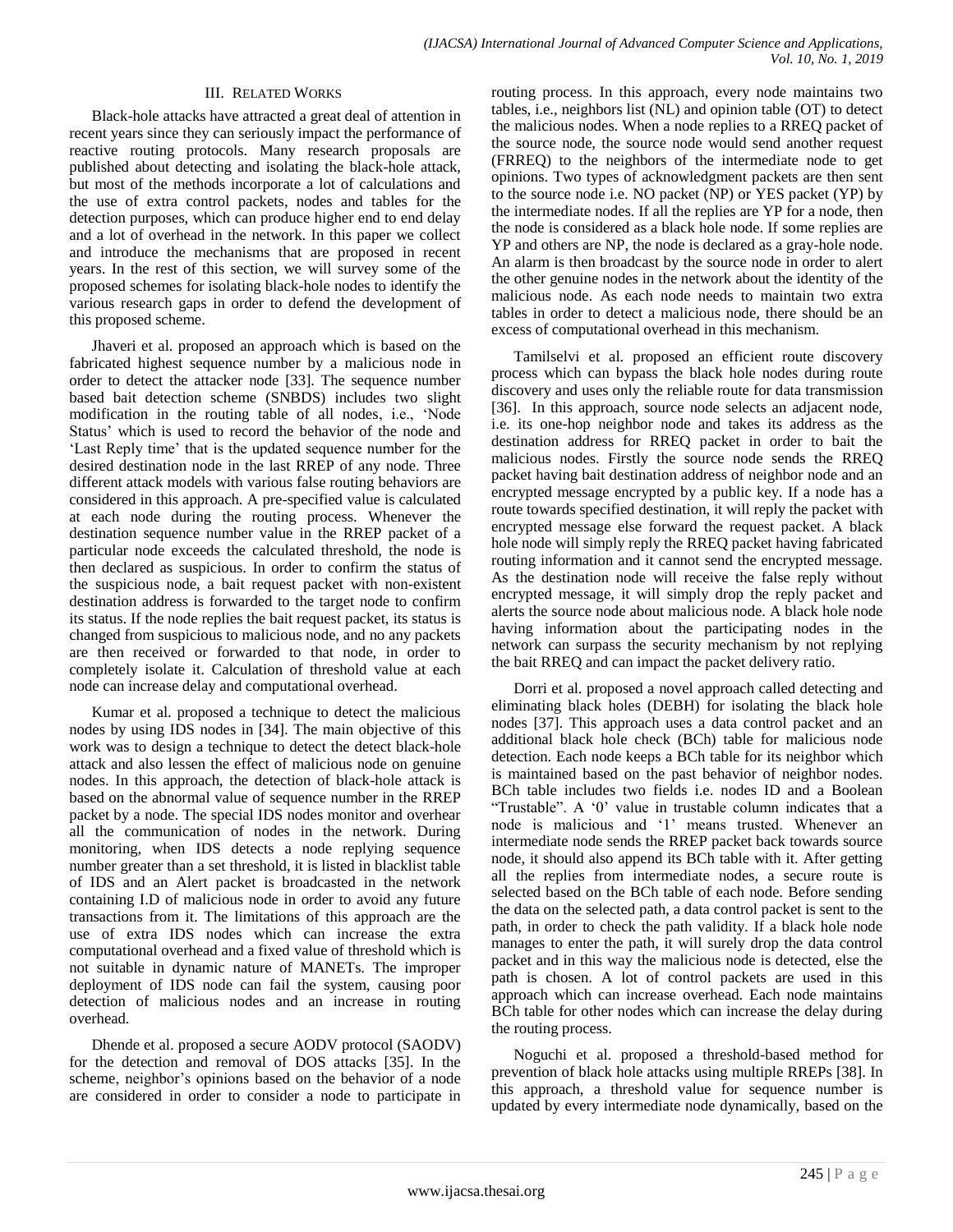average of sequence numbers of each RREP generating node. Whenever an intermediate node broadcast the RREQ packet, it gets multiple RREP"s for the same destination from different nodes. In this approach, the nodes make the copies of every RREP packet it gets for corresponding RREQ packet. Every intermediate node maintains an average sequence number table in which the sequence numbers and I. D"s of RREP generator are noted. After a time stamp the intermediate node calculates the average of all the sequence numbers from a particular node. If the average is higher than the sequence number of destination node listed in a RREQ packet, then the node is considered as black hole. An alert is broadcasted in the network containing the ID of node in order to isolate it. A black hole node can also fabricate the broadcasted ALERT packet by inserting the ID of any legitimate neighbor, making other nodes to list a normal node as a malicious node. Extra calculations performed by each node can increase overhead and delay.

Deshmukh et al. propose a secure DSR-based routing technique to detect black hole attack in [39]. This mechanism attaches an additional validity bit value with RREP in order to check the validity of a RREP packet. The "Validity Bit" field is a single bit value which is implemented at the destination node embedded in reply packet. If the validity field value is set to 1, it is considered that the originator of the RREP packet is the real destination node. The validity of reply is checked by the source node i.e. a RREP is genuine or not. If the source nodes gets a RREP packet having validity bit not set, then it is considered that the reply packet is sent by a malicious node, as the malicious node is not aware of any validity bit mechanism. Hence RREP packet will be dropped by source node. Hence, a black hole node is isolated from network. A destination node far away from the source node can increase the delay, as the destination node only has the functionality of setting the value of validity bit. A black hole node using the same protocol can notice the mechanism of validity bit and can send a reply with setting validity bit value.

Kamel et al. proposed a secure and trust based approach based on ad hoc on demand distance vector (STAODV) to improve the security of AODV routing protocol [40]. A trust level is used for each node in order to detect the malicious nodes from the network. Each node maintains two table i.e. "malicious node table" and "trust levels". Initially all the participating nodes are considered as trusted, and trust values are updated upon the incoming RREP packet from a node. A threshold value is set in this approach, which is derived by the 'number of nodes in the network', 'RREP packet's destination sequence number' and 'routing table sequence number'. If the sequence number of any RREP packet exceeds the threshold, the trust value of that node is decremented by one. A node having negative trust value is considered as black hole node, and is listed in blacklist. No RREP packets are accepted by a node having negative trust value. The maintenance of an extra trust table by every node can increase the overhead.

Dumne et al. proposed a Cooperative Bait Detection method Scheme (CBDS) scheme for the detection of black hole attack [40]. The process for the detection of malicious node is divided into three phases in CBDS i.e. Initial Bait, Reverse tracing and Reactive Defense. During initial bait, the source node choses one of the near neighboring nodes and puts its address in bait RREQ packet. In Reverse Trace phase, the I.D"S of the malicious nodes are extracted from the fake RREP packets. An alarm then is broadcasted in the network notifying other nodes about the presence of malicious nodes so that any communication is denied for the malicious node by other normal nodes. During Reactive Defense phase, when the data packets are sent by the source node on the selected path, the PDR is calculated. If the PDR is less than the threshold, the data transmission is stopped and again the initial bait detection process is started for the nodes which surpass the security mechanism. The limitation of this technique is that promiscuous mode activation by all nodes is a resource consuming task. A black-hole node can falsely use the alarm packet and broadcasts fake alarms in the network in order to increase the false positive ratio and network congestion.

# IV. MDBM: THE PROPOSED SCHEME

The proposed scheme works with an objective to detect the black hole attacks and prevent the network from their harm. This scheme is the modification of AODV routing protocol where the concept of fake RREQ packets [41] is included. The fake RREQ packets are broadcasted in the network before the actual route discovery. The reason behind doing so is to trace most of the malicious nodes in the network before the transmission of data, to prevent the data loss. In the proposed approach, an empirical format was designed for the fake request packet as presented in Fig. 2. This packet contains fields like Type, Reserved, Request ID and the Target Address which is completely fake and doesn"t exist in the network. The fake RREQ packets last for a certain time period, similar to the real RREQ packets of AODV. Fig. 3 shows the real RREQ packet format used in the proposed scheme. The only difference as compared to the main format of RREQ packet is the addition of the Alert field which includes the list of malicious nodes. The authors have also modified the format of RREP packet of AODV to find the addresses of the nodes that generates RREP packet. In order to implement this mechanism, the structure of RREP packet is modified and an extra field is added into it called as RREP Generator Address. This field holds the address of a particular node which will generate the reply packet. When a node will reply to the RREQ packet, its address will be copied into this field, so that the source node can trace the address of the RREP generator node. Fig. 4 shows the structure of the modified RREP packet.

| Option Type                                      | Reserved | Request ID |
|--------------------------------------------------|----------|------------|
| <b>Target Address</b> (Fake not Existed Address) |          |            |
| Source Address                                   |          |            |
| Path                                             |          |            |

Fig. 2. Format of Fake RREQ Packet.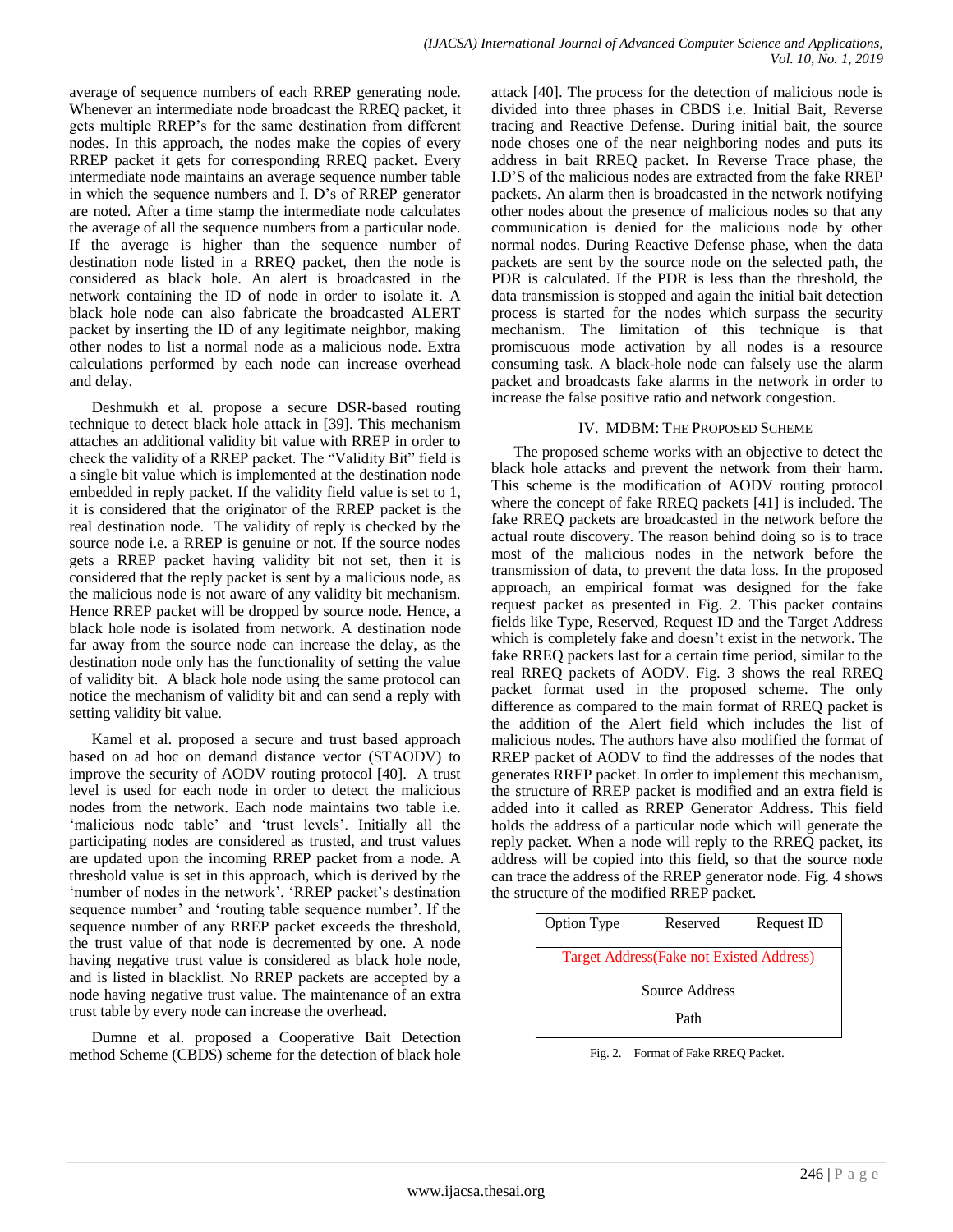| Request ID                           |  | Destination IP   Destination Seq Num | Source Seq Num |
|--------------------------------------|--|--------------------------------------|----------------|
| Alert (Addresses of Malicious Nodes) |  |                                      |                |
| Path                                 |  |                                      |                |

Fig. 3. Format of RREQ Packet.

| Option Type    | Opt Data Len   Length |  | <b>Address</b> | <b>RREP</b> Generator |
|----------------|-----------------------|--|----------------|-----------------------|
| Source Address |                       |  |                |                       |
| Path           |                       |  |                |                       |

Fig. 4. Format of RREP Packet.

Before starting the actual AODV route discovery process, the source node broadcasts fake RREQ packets in the network. The source node is embedded with a bait timer (Bait $_{Time}$ ), and that timer value is set randomly to A seconds. Whenever the timer reaches to A seconds, the source node creates a Fake RREQ packet and broadcast it into the network with a randomly generated fake destination address. In order to avoid the network with full of fake RREQ packets, MDBM employs the same working mechanism of RREQ packet of AODV. The Fake request packet can only last for a period of time. As the black hole node replies to every request packet without looking at its routing table for proper routes, it will immediately respond to all the fake RREQ packets that it will receive, pretending that it has the shortest path towards destination node. As the source node receives the replies for the fake RREQ packets, all the RREP"s are considered to be sent by malicious nodes. The I.D"s of black hole nodes are then traced from RREP generator address field of the RREP packet in order to identify which node generated the reply packet for the fake request. All the traced I.D's of black hole nodes are then listed in a malicious nodes list (Malicious<sub>list</sub>). Up to this stage, the proposed scheme succeeded in detecting several black hole nodes in the network.

The next stage is starting the route discovery process as native AODV and alarming other nodes about the occurrence of black hole node (s) in the network. Though, the alarm is not broadcasted in the network as a separate packet, in order to prevent a black hole node from falsely modifying the alert packet and to reduce network congestion also. The alarm is included in the Alert field (Alert) of real Request packet. Whenever a node gets the RREQ packet, it searches for the malicious node entries in it, and mark the malicious nodes in the routing table as black hole, rather than removing it from the table. In this way, none of the RREP packets will be accepted by a node that is already listed in the Malicious List. The main concept behind MDBM scheme is to use the fake information in RREQ packets to bait the black hole nodes to expose their identity so that they can be detected at early stages. The randomness in both Fake RREQ broadcast timer and virtual destination address will prevent the black-hole node from guessing any patterns of the proposed scheme. In following algorithms, the detailed mechanism of the proposed scheme for the detection and prevention of black hole attack in the network.

# **Algorithm 1. Detection Phase**

| <b>Start</b>  |  |
|---------------|--|
| If $C$ urrant |  |

If  $Current_{Time} == Bait_{Time}$  then Create Fake RREQ; Initiate TTL; SN broadcasts Fake RREQ (Not existed destination address); Reset Bait<sub>Time</sub>; End if For each received RREP for Fake request do Trace the black hole node using the RREP Generator Address field of RREP; Construct and add the traced black hole nodes into Malicious<sub>list</sub>; End for Append malicious list to RREQ (Alert Field); Broadcast RREQ as native AODV; **END**

# **Algorithm 2. Prevention Phase**

#### **Start**

| If RREQ Packet Then                                        |
|------------------------------------------------------------|
| Check for black-hole node entries in Malicious $_{list}$ ; |
| Mark the specified nodes as Rlack Hole in the rou          |

 Mark the specified nodes as Black Hole in the routing table;

Process the RREQ Packet Further;

End If

If RREP Packet Then

 If the node sending RREP already marked as Black Hole in routing table then

Discard the RREP packet;

Else

Process the RREP packet Further;

End If

End If

**End** 

# V. RESULTS

NS-2 (ver. 2.35) simulator was used to evaluate the effectiveness of MDBM under the black hole attack. Simulations were performed varying the number of nodes and the number of malicious nodes. Packet drop ratio (PDR), average end-to-end delay (ED) and Network throughput (NP) metrics were used to assess the performance of the proposed scheme. The performance of MIGM was also compared to AODV under black hole attack to demonstrate the superiority of MDBM. The simulations were carried out in a 1000x1000 m2 area employing the IEEE 802.11 MAC protocol. During the simulations, both source and destination nodes were deployed at the opposite ends of the network initially. The benign nodes were distributed randomly throughout the area, equipped to run the AODV and MDBM. Table 1 lists the simulation parameters.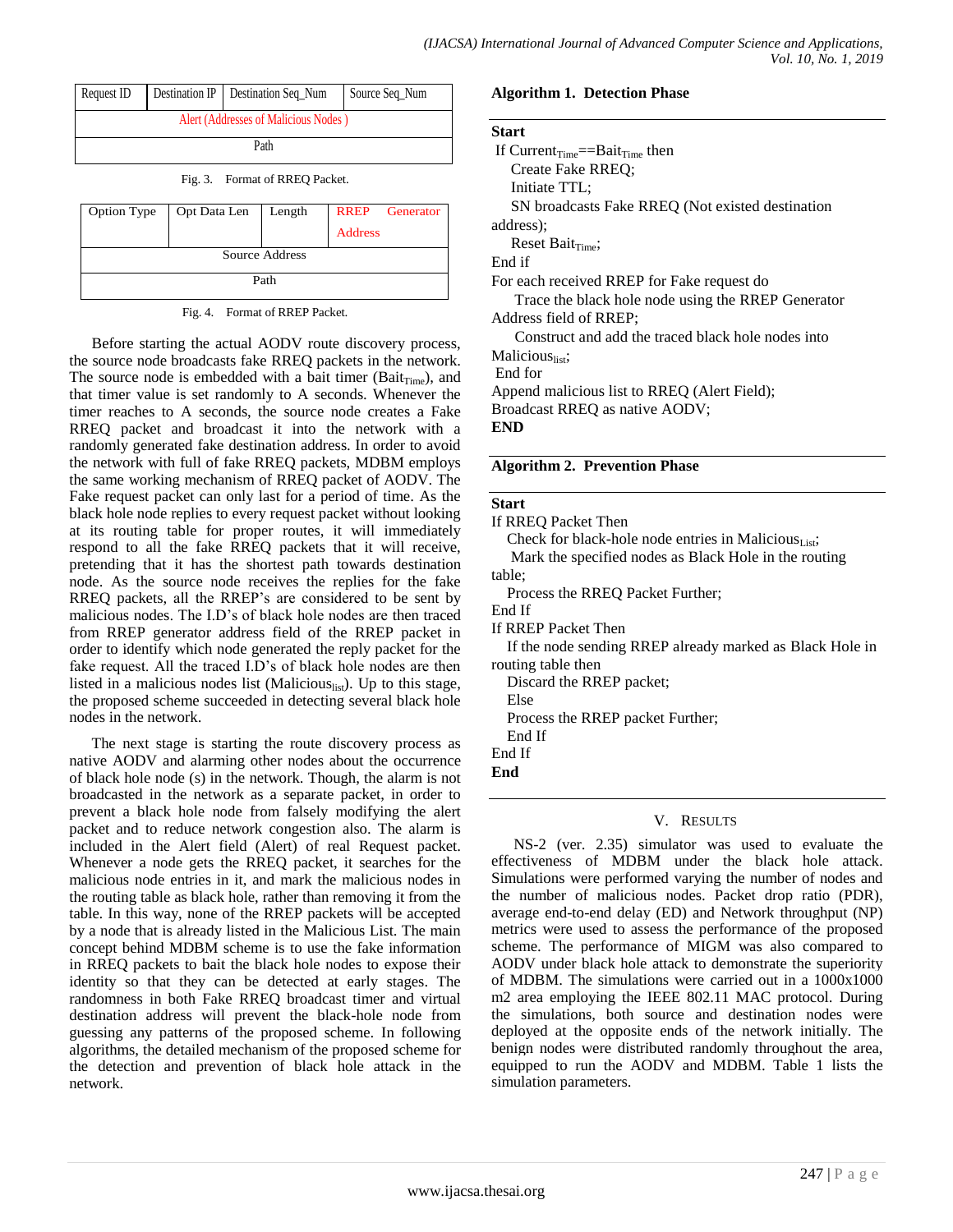| <b>Parameters</b>                   | <b>Values</b>       |
|-------------------------------------|---------------------|
| Coverage area                       | $1000\times1000m^2$ |
| MAC layer protocol                  | <b>IEEE 802.11</b>  |
| Communication range of the node     | 250m                |
| Type of traffic                     | <b>CBR-UDP</b>      |
| Mobility model                      | Random              |
| Nodes total number                  | 100                 |
| Mobility                            | $15 \text{ m/sec}$  |
| Number of malicious nodes (varying) | $0 - 10$            |
| <b>Participating Protocols</b>      | AODV, MDBM          |

TABLE I. SIMULATION PARAMETERS

# *A. Test 1: Varying the Number of Nodes*

In this test, simulations were performed by varying the number of nodes in the network from 25 to 100 nodes. The number of black hole nodes in the network was 1. All the other parameters were kept fixed.

*1) Packet delivery ratio*: As shown in Fig. 5, the packet delivery ratio decreases as the number of nodes increases. As we can see from Fig. 5, the PDR of AODV is highest i.e. 0.113% to 0.181% during the absence of black hole node. But in the presence of a black hole node, the PDR of AODV drops from 0.065 % to 0.139 %. The reason behind this fall in PDR is the absence of any security mechanism in AODV routing protocol for countering malicious activities during routing.

When MIGM is employed, there is an improvement in PDR from 0.043 % to 0.087 % as compared to AODV under black hole attack. The reason behind the improved results of MDBM is the early detection of black hole nodes by using fake RREQ packets so that most of the black hole nodes are detected and isolated before data transmission.

*2) End to end delay*: An increase in the number of nodes would tend to increase the delay of the routing protocols as shown in Fig. 6. The ED of AODV without any black hole node is lowest i.e. 1.13ms to 0.73ms, because of its shortest path selection strategy for destination node. When a black hole node was deployed in the network, the delay increases rapidly i.e. from 0.314 ms to 0.520 ms. The reason behind this increase is the continuous packet drop activities by black hole node and frequent new route discoveries by the source node in order to find other secure routes. MDBM mechanism showed better results in terms of delay as compared to AODV under black hole attack i.e. a decrease in delay from 0.247 ms to 0.830 ms. MDBM showed similar performance as AODV without black hole node, because of the same procedure of route selection as native AODV. And also, no extra control packets or calculation are involved in order to detect malicious node.

*3) Network throughput*: There is a decrease in NP of the participating protocols as the number of nodes increases as shown in Fig. 7. As we can see in Fig. 7, the results of native AODV in terms of NTP were highest in the absence of black hole node i.e. 104.74 kbps to 177.79 kbps. But when a black hole node involved in the routing process, the NTP of AODV decreases from 65.67 kbps to 139.54 kbps. As compared to

AODV under a black hole attack, the results of the proposed approach are better in terms of throughput i.e. an improvement from 22.457 kbps to 55.089 kbps. The improved results imply that the destination node will receive a higher ratio of data packets in a time unit. That is, MDBM is a more effective mechanism for detecting the most number of black nodes before data transmission.



Fig. 5. Packet Delivery Ratio versus Number of Nodes.







Fig. 7. Network Throughput versus Number of Nodes.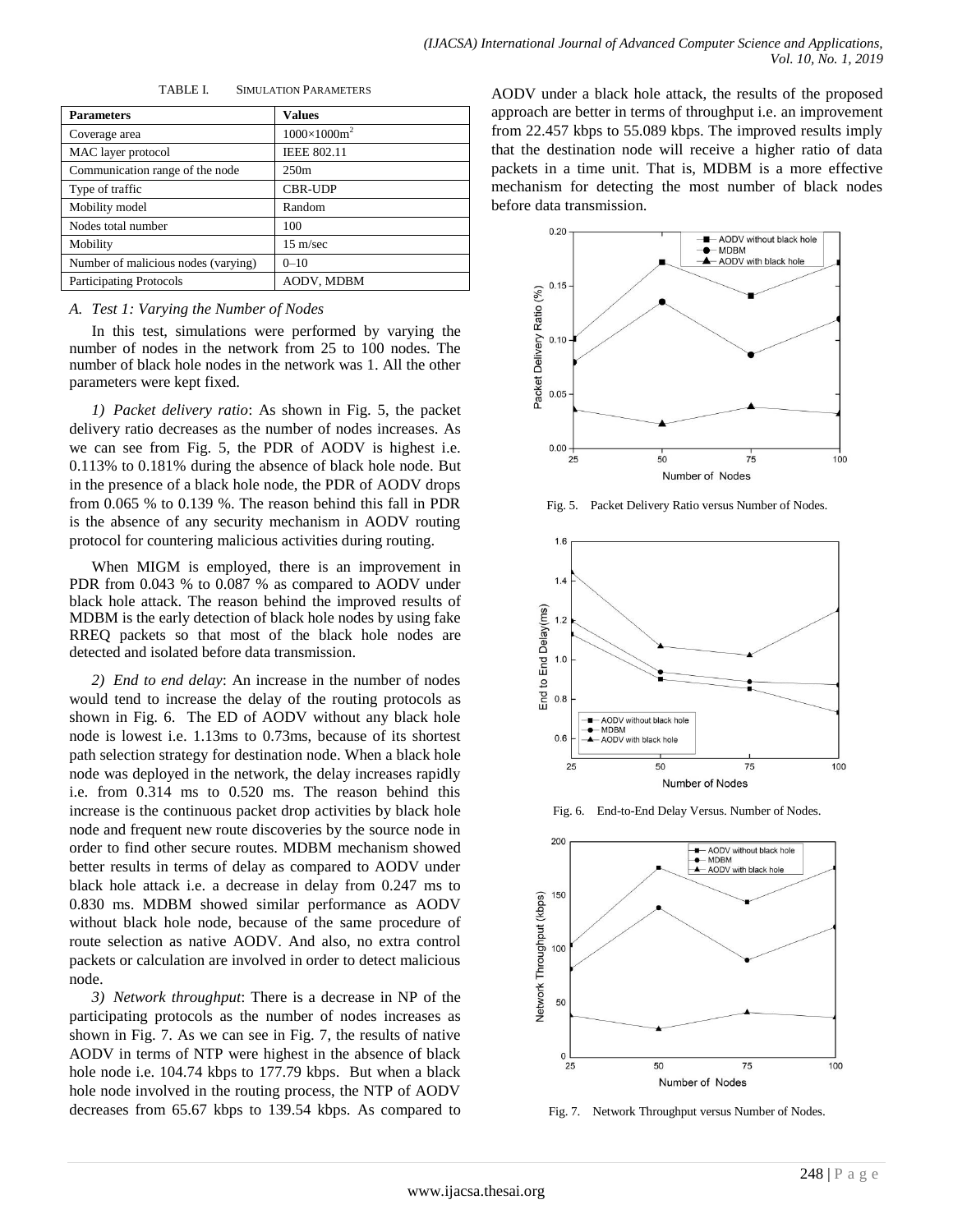## *B. Test 2: Varying the Number of Malicious Nodes*

In this test, the simulations were performed by changing the number of malicious nodes from 2 to 10 nodes in the network and keeping the number of normal nodes 50. All the other parameters were kept fixed.

*1) Packets delivery ratio*: As shown in Fig. 8, as the percentage of malicious nodes increases, there is a significant drop in packet delivery ratio. The reason behind this drop is the increased packet dropping activities by black hole nodes. As we can see from Fig. 8, AODV showed a PDR nearly zero when multiple black hole nodes are present in the network. The reason behind the poor results is the coverage of network with black hole nodes which will indeed cut any communication between source and destination nodes. The PDR of MDBM is also decreased i.e. 0.04% to 0.09% as compared to native AODV, but much better results under black hole attack.

*2) End to end delay:* As shown in Fig. 9, with the increase in the number of black hole nodes, the end to end delay in the network is increasing. The reason behind this increase is the increased malicious activities of black hole nodes making source node initiating route hand-off mechanisms frequently. As we can see from the Fig. 9, the ED of AODV was the highest as the number of black hole nodes increased from 2. MDBM showed better results in terms of ED delay under multiple black hole nodes. The reason behind the better results is the efficient and early detection of black hole nodes before data transmission and no use of any extra packets and calculations.

*3) Network throughput:* As shown in Fig. 10, the NP of AODV against multiple black-hole nodes is nearly zero. The reason is the increasing number of malicious nodes will cause a lot of packet drops, so that none of the packets would be received by the destination node in a unit time. The results of the proposed scheme are better than the native AODV under multiple black hole nodes, as the proposed technique incorporates an efficient security mechanism which can reduce a huge amount of black hole nodes before data transmission.



Fig. 8. Packet Delivery Ratio versus Number of Malicious Nodes.



Fig. 9. End to End Delay Versus Number of Malicious Nodes.



Fig. 10. Network Throughput versus Number of Malicious Nodes.

#### VI. CONCLUSION

Black-hole attack is included in the category of DOS attacks that can seriously harm the performance of MANETs. Detection of black hole node during early stages is of much importance in order to prevent the network failures. Accordingly, the authors developed a scheme for detecting and managing different kind of black hole attacks in MANET. Over a minimum amount of overhead, the proposed scheme can efficiently detect the black hole attacks and prevent the network from their harm. In the proposed MDBM, the authors introduced a simple and innovative mechanism for detecting the black hole nodes in AODV-based MANETs by using fake RREQ packet in order to bait the black hole nodes during early stages. This scheme was verified and implemented on AODV protocol. As the proposed scheme doesn"t generate any extra control packets or any mathematical calculations during routing, the results of the simulations reveal that the performance of proposed scheme is very much similar to the native AODV in terms of delay. By doing some changes, the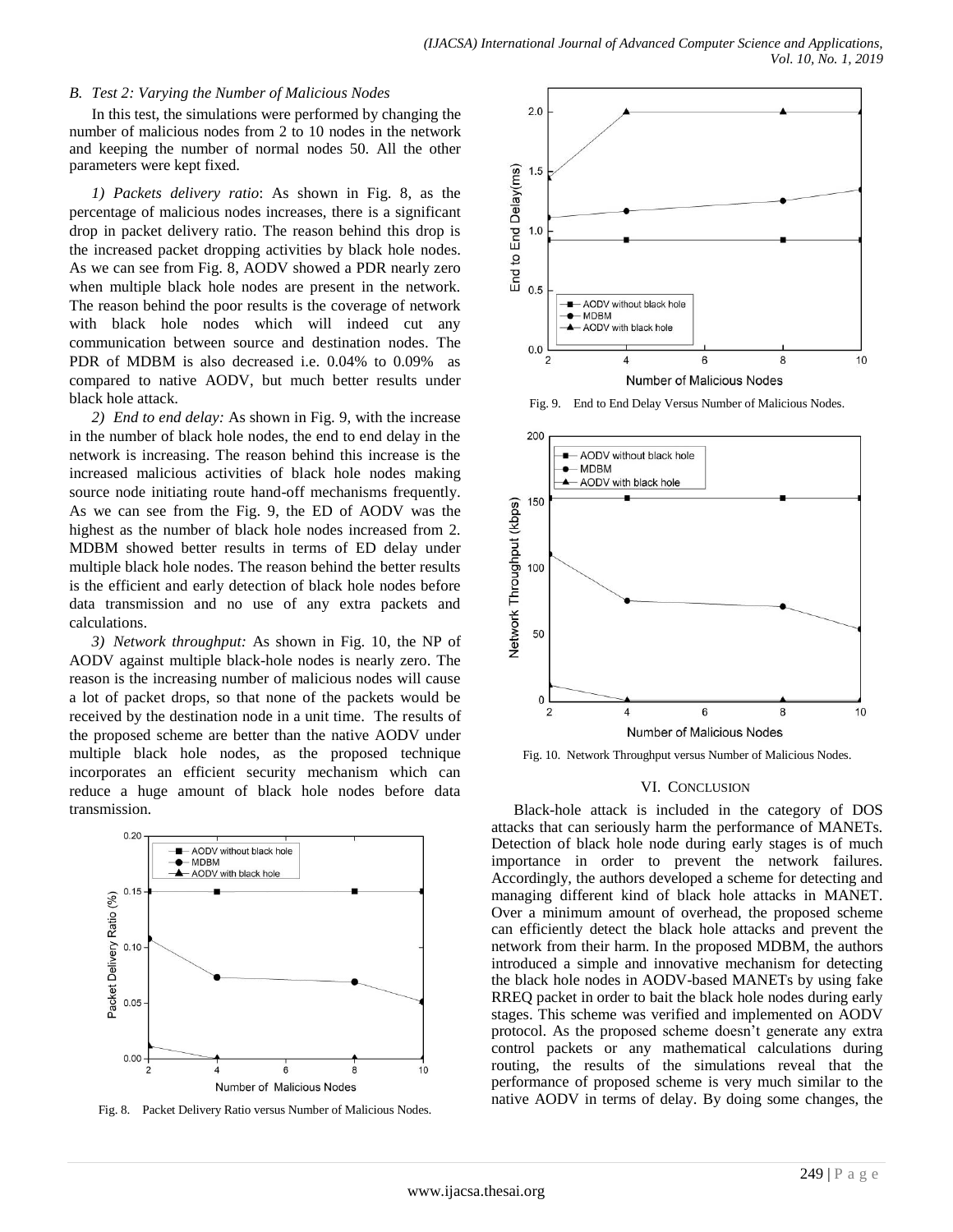proposed scheme can be applied to DSR protocol. Furthermore, the proposed scheme can be tested on worm-hole and gray hole attacks, as these attacks function similar to black-hole.

#### **REFERENCES**

- [1] Conti, Marco, Andrea Passarella, and Sajal K. Das. "The Internet of People (IoP): A new wave in pervasive mobile computing." Pervasive and Mobile Computing 41 (2017): 1-27.
- [2] Zhou, Yifeng. "A Routing and Interface Assignment Algorithm for Multi-Channel Multi-Interface Ad Hoc Networks." Mobile Networks and Applications (2018): 1-12.
- [3] Jisha, G., Philip Samuel, and Varghese Paul. "Maintaining connectivity of mobile nodes using MANET gateway nodes." IJCNDS 19, no. 3 (2017): 288-311.
- [4] Njilla, Laurent, Harold Ouete, Niki Pissinou, and Kia Makki. "Game theoretic analysis for resource allocation in dynamic multi-hop networks with arbitration." In Systems Conference (SysCon), 2017 Annual IEEE International, pp. 1-8. IEEE, 2017.
- [5] Pathan, Muhammad Salman, Nafei Zhu, Jingsha He, Zulfiqar Ali Zardari, Muhammad Qasim Memon, and Muhammad Iftikhar Hussain. "An Efficient Trust-Based Scheme for Secure and Quality of Service Routing in MANETs." Future Internet 10, no. 2 (2018): 16.
- [6] Mandhare, V. V., V. R. Thool, and R. R. Manthalkar. "A novel approach to improve quality of service in MANET using cache update scheme for on-demand protocol." International Journal of Communication Networks and Distributed Systems 18, no. 3-4 (2017): 353-370.
- [7] Anjum, Shaik Shabana, Rafidah Md Noor, and Mohammad Hossein Anisi. "Review on MANET based communication for search and rescue operations." Wireless Personal Communications 94, no. 1 (2017): 31-52.
- Salman, M. Al-Shehri and Pavle, Loscot "Enhancing Reliabilty of Tactical Manet by Improving Routing Decisions." Journal of Low Power Electron and Applications 8, (2018): 1-15.
- [9] Sandeep, J., and J. Satheesh Kumar. "Efficient packet transmission and energy optimization in military operation scenarios of MANET." Procedia Computer Science 47 (2015): 400-407.
- [10] Anand, M., and T. Sasikala. "Efficient energy optimization in mobile ad hoc network (MANET) using better-quality AODV protocol." Cluster Computing (2018): 1-7.
- [11] Prabha, Jyoti, Dinesh Goyal, Savita Shivani, and Amit Sanghi. "Prevention of Conjunct Black Hole MANET on DSR Protocol by Cryptographic Method." In Smart Trends in Systems, Security and Sustainability, pp. 233-240. Springer, Singapore, 2018.
- [12] Usman, Muhammad, Mian Ahmad Jan, Xiangjian He, and Priyadarsi Nanda. "QASEC: A secured data communication scheme for mobile Ad-hoc networks." Future Generation Computer Systems (2018).
- [13] Chaurasia, M., & Singh, B. P. (2018). Prevention of DOS and Routing Attack in OLSR under MANET. In Proceedings of International Conference on Recent Advancement on Computer and Communication (pp. 287-295). Springer, Singapore.
- [14] Hemalatha, P., J. Vijitha Ananthi, and R. Kalaivani. "Analysis of reverse tracing algorithm for the detection of DOS attacks in MANET." International Journal of Autonomic Computing 2, no. 4 (2017): 311-322.
- [15] Yaseen, Qussai M., and Monther Aldwairi. "An Enhanced AODV Protocol for Avoiding Black Holes in MANET." Procedia Computer Science 134 (2018): 371-376.
- [16] Dorri, Ali. "An EDRI-based approach for detecting and eliminating cooperative black hole nodes in MANET." Wireless Networks 23, no. 6 (2017): 1767-1778.
- [17] Gupta, Prakhar, Pratyaksh Goel, Pranjali Varshney, and Nitin Tyagi. "Reliability Factor Based AODV Protocol: Prevention of Black Hole Attack in MANET." In Smart Innovations in Communication and Computational Sciences, pp. 271-279. Springer, Singapore, 2019.
- [18] Gurung, Shashi, and Siddhartha Chauhan. "A dynamic threshold based approach for mitigating black-hole attack in MANET." Wireless Networks (2017): 1-15.
- [19] Singh, Moirangthem Marjit, and Jyotsna Kumar Mandal. "Impact of black hole attack on reliability of mobile ad hoc network under DSDV

routing protocol." International Journal of Systems, Control and Communications 9, no. 1 (2018): 20-30.

- [20] Mukherjee, Saswati, Matangini Chattopadhyay, Samiran Chattopadhyay, and Pragma Kar. "EAER-AODV: Enhanced Trust Model Based on Average Encounter Rate for Secure Routing in MANET." In Advanced Computing and Systems for Security, pp. 135- 151. Springer, Singapore, 2018.
- [21] Patel, Suchita, Priti Srinivas Sajja, and Samrat Khanna. "Enhancement of Security in AODV Routing Protocol Using Node Trust Path Trust Secure AODV (NTPTSAODV) for Mobile Adhoc Network (MANET)." In International Conference on Information and Communication Technology for Intelligent Systems, pp. 99-112. Springer, Cham, 2017.
- [22] Anand, M., and T. Sasikala. "Efficient energy optimization in mobile ad hoc network (MANET) using better-quality AODV protocol." Cluster Computing (2018): 1-7.
- [23] Fang, Weidong, Wuxiong Zhang, Jinchao Xiao, Yang Yang, and Wei Chen. "A Source Anonymity-Based Lightweight Secure AODV Protocol for Fog-Based MANET." Sensors 17, no. 6 (2017): 1421.
- [24] Jhaveri, Rutvij H., Aneri Desai, Ankit Patel, and Yubin Zhong. "A Sequence Number Prediction Based Bait Detection Scheme to Mitigate Sequence Number Attacks in MANETs." Security and Communication Networks 2018 (2018).
- [25] Mai, Yefa, Fernando Molina Rodriguez, and Nan Wang. "CC-ADOV: An effective multiple paths congestion control AODV." In Computing and Communication Workshop and Conference (CCWC), 2018 IEEE 8th Annual, pp. 1000-1004. IEEE, 2018.
- [26] Bhagat, Swapnil P., Puja Padiya, and Nilesh Marathe. "A generic request/reply based algorithm for detection of blackhole attack in MANET." In Smart Technologies For Smart Nation (SmartTechCon), 2017 International Conference On, pp. 1044-1049. IEEE, 2017.
- [27] Singh, Kulwinder, and Shilpa Sharma. "A new technique for AODV based secure routing with detection black hole in MANET." In 2017 IEEE International Conference on Power, Control, Signals and Instrumentation Engineering (ICPCSI), pp. 1528-1534. IEEE, 2017.
- [28] Shashwat, Yugarshi, Prashant Pandey, K. V. Arya, and Smit Kumar. "A modified AODV protocol for preventing blackhole attack in MANETs." Information Security Journal: A Global Perspective 26, no. 5 (2017): 240-248.
- [29] Khan, Danista, and Mahzaib Jamil. "Study of detecting and overcoming black hole attacks in MANET: A review." In Wireless Systems and Networks (ISWSN), 2017 International Symposium on, pp. 1-4. IEEE, 2017.
- [30] Kolade, A., Yafi, E., & Zheng, L. "Performance analysis of black hole attack in MANET". In Proceedings of the 11th International Conference on Ubiquitous Information Management and Communication. ACM, Newyork, USA, 2017.
- [31] Gurung, Shashi, and Siddhartha Chauhan. "A review of black-hole attack mitigation techniques and its drawbacks in mobile ad-hoc network." In Wireless Communications, Signal Processing and Networking (WiSPNET), 2017 International Conference on, pp. 2379- 2385. IEEE, 2017.
- [32] Gurung, Shashi, and Siddhartha Chauhan. "Performance analysis of black-hole attack mitigation protocols under gray-hole attacks in MANET." Wireless Networks (2017): 1-14.mnm mnm
- [33] Jhaveri, Rutvij H., and Narendra M. Patel. "A sequence number based bait detection scheme to thwart grayhole attack in mobile ad hoc networks." Wireless Networks 21, no. 8 (2015): 2781-2798.
- [34] Kumar, Sudheer, and Nitika Vats Doohan. "A modified approach for recognition and eradication of extenuation of gray-hole attack in MANET using AODV routing protocol." In Colossal Data Analysis and Networking (CDAN), Symposium on, pp. 1-5. IEEE, 2016.
- [35] Yasin, Adwan, and Mahmoud Abu Zant. "Detecting and Isolating Black-Hole Attacks in MANET Using Timer Based Baited Technique." Wireless Communications and Mobile Computing 2018 (2018).
- [36] Tamilselvi, P., and C. Ganesh Babu. "An efficient approach to circumvent black hole nodes in manets." Cluster Computing (2017): 1-9.
- [37] Dorri, Ali, Soroush Vaseghi, and Omid Gharib. "DEBH: detecting and eliminating black holes in mobile ad hoc network." Wireless Networks 24, no. 8 (2018): 2943-2955.